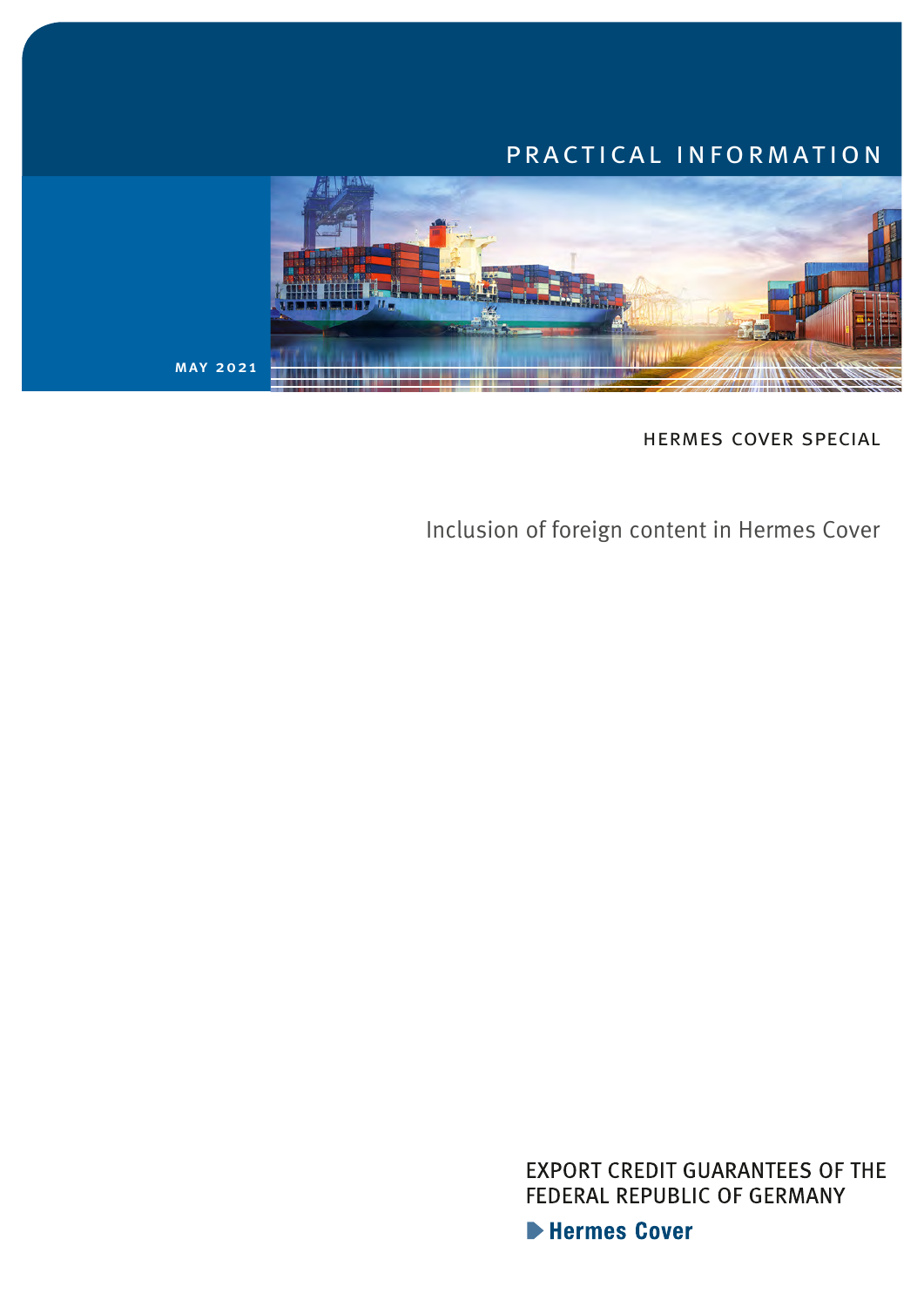# ▶ Inclusion of foreign content in Hermes Cover

## a. basic principles for the inclusion of foreign content in hermes cover

Basically, the rules governing the inclusion of foreign content and local costs, which are described in this brochure, can be traced back to decisions taken by the Federal Government in October 2016. The regulations concerning local costs are based on an adjustment of the OECD Consensus, which was implemented in Germany in May 2021.

This document describes the conditions for including foreign content in Hermes Cover.

## I. PREREQUISITES FOR INCLUDING foreign content in hermes cover

The question as to whether foreign goods and deliveries may be included arises only if they are of a foreign origin in accordance with the Federal Government's definition. The rules for an inclusion described below in section A. apply only if the export contract with the foreign buyer is concluded directly by the German exporter (standard model). If the contractual set-up differs from this model (e.g. the contract is signed by a foreign subsidiary/affiliated company of the exporter) more restrictive regulations apply, which are explained separately in section C.

#### What is the definition of foreign content?

Goods produced in another country which are processed or modified within the Federal Republic of Germany and integrated in a product for which a German certificate of origin has been or could be issued are not classified as foreign content. This is because in accordance with the Federal Government's definition a product for which a

German certificate of origin has been issued is deemed to constitute German goods in whole regardless of whether and to what extent it contains foreign goods and services.

What contractual payment claims must be agreed upon?

The basic prerequisite for including foreign content in an export credit guarantee is the existence of a direct claim for payment held by the subcontractor towards the German exporter (principal supplier).

## ii. permissible foreign content in connection with single transaction cover  $("49$  PLUS RULE")

Pursuant to the rules currently applicable, foreign content and local costs are subject to a uniform "base amount" of  $49\%$ <sup>1</sup>, which may be exceeded in certain circumstances.

What must generally be considered in connection with local costs?

Goods and deliveries originating from the buyer's country are generally referred to as "local costs".

As a rule, local costs qualify for cover provided that they are directly related to the German exporter's export transaction and form part of his claim for payment against the buyer.

In accordance with the OECD Consensus, which is binding on Germany, credit terms are permissible for such local costs amounting to up to 28.6% of the (total) order value in OECD high-income countries<sup>2</sup> and up to 33.3% in all other countries.

<sup>1</sup> In practice a two-level approach is applied. These rules relating to the inclusion of foreign content and local costs only apply if the buyer's country in question is not subject to any restrictions under the specific cover policy.

<sup>2</sup> According to the current classification of the World Bank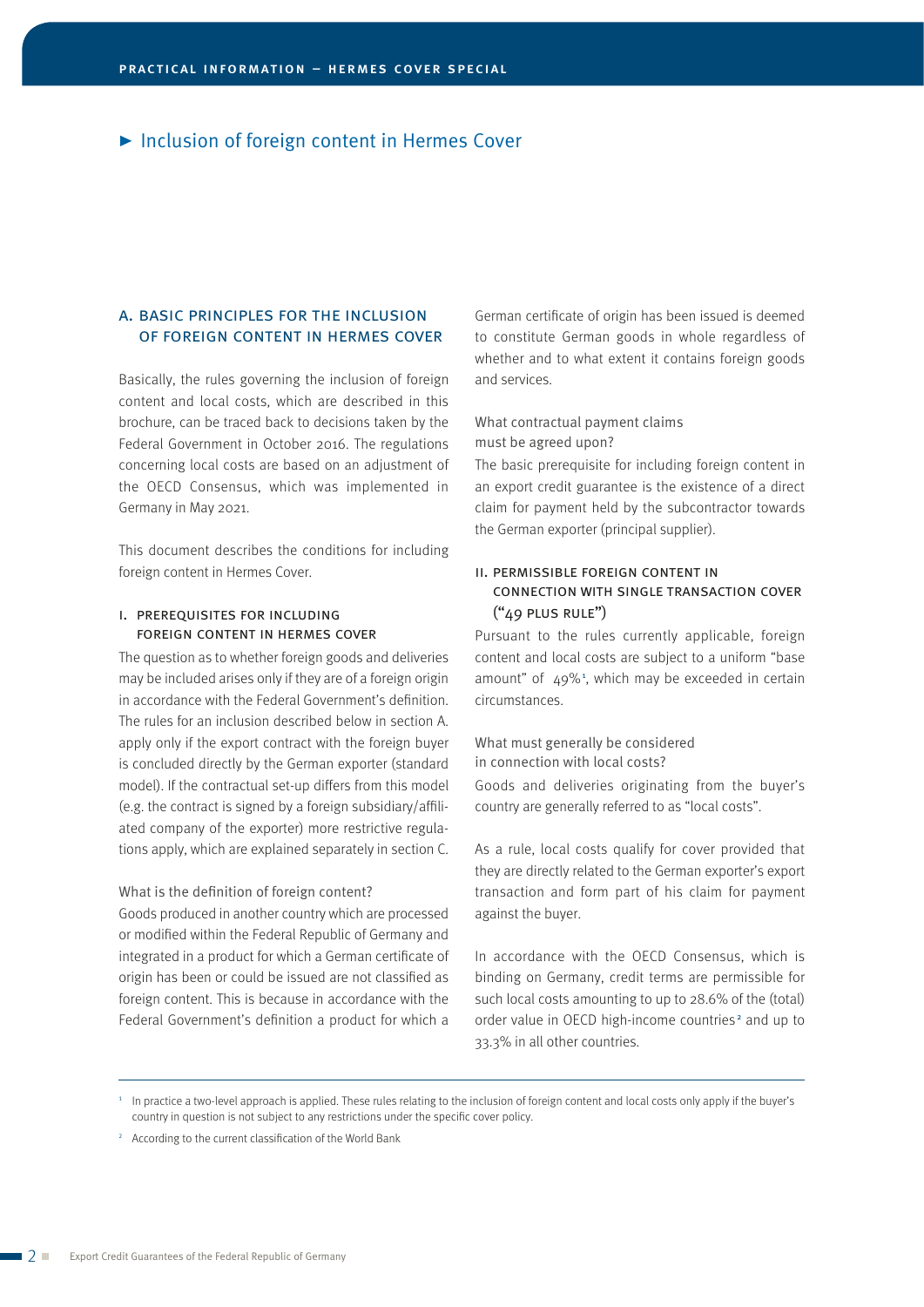#### overview: possibilities for the inclusion of foreign content in hermes cover

| <b>Wholeturnover Policy,</b><br><b>Wholeturnover Policy Light</b>                                   | <b>Single transaction cover</b><br>49 PLUS rule for short-term and medium/long-term business                  |                                                                                                                                      |
|-----------------------------------------------------------------------------------------------------|---------------------------------------------------------------------------------------------------------------|--------------------------------------------------------------------------------------------------------------------------------------|
| ► Cover of up to 100% foreign content<br>(if necessary after prior review of<br>the business model) | Level 1<br>$\blacktriangleright$ Foreign content -<br>basic percentage up to $49\%$<br>without giving reasons | Level 2<br>$\triangleright$ Foreign content -<br>more than 49% case-by-case<br>decision on the basis of<br>sufficient justification* |
|                                                                                                     |                                                                                                               | Preliminary inquiry possible                                                                                                         |

In connection with medium/long-term business, local costs must not exceed 28.6% of total order value in OECD high-income countries and 33.3% in all other countries

In connection with shorter credit periods (up to two years) this restriction imposed by the OECD Consensus does not apply.

If the local costs required for executing the order exceed this percentage, they can only be covered if separate payment in cash is agreed upon.

Additional restrictions concerning the eligibility of local costs for inclusion in cover may arise from the specific cover policy for the specific buyer's country in question.

## In what amount can foreign content be included in the first level?

In the first level, goods and services can be included in the cover regardless of their origin (with due regard for the above explanations on local costs) up to an amount of 49% of the (total) order value without any obligation to provide further reasons.

In what amount can foreign content be included in the second level?

In the **second level** it is possible on a case-by-case basis to cover transactions which exhibit foreign content in excess of 49%. In this case, the exporter must explain in detail why such supplies are crucial. This requires an individual decision by the Interministerial Committee on whether a transaction qualifies for cover in the light of the reasons submitted. Here the main focus regularly is on how high the positive effect is that the German share will have in particular on employment in Germany.

## iii. preliminary inquiry on the eligibility of foreign content for cover

In cases where an exporter needs an early indication from the Federal Government as to whether and to what extent foreign content of more than 49% can be included in cover, he can submit a preliminary inquiry. Details of the procedure and possible contents of a project plan can be found in section B. of this brochure.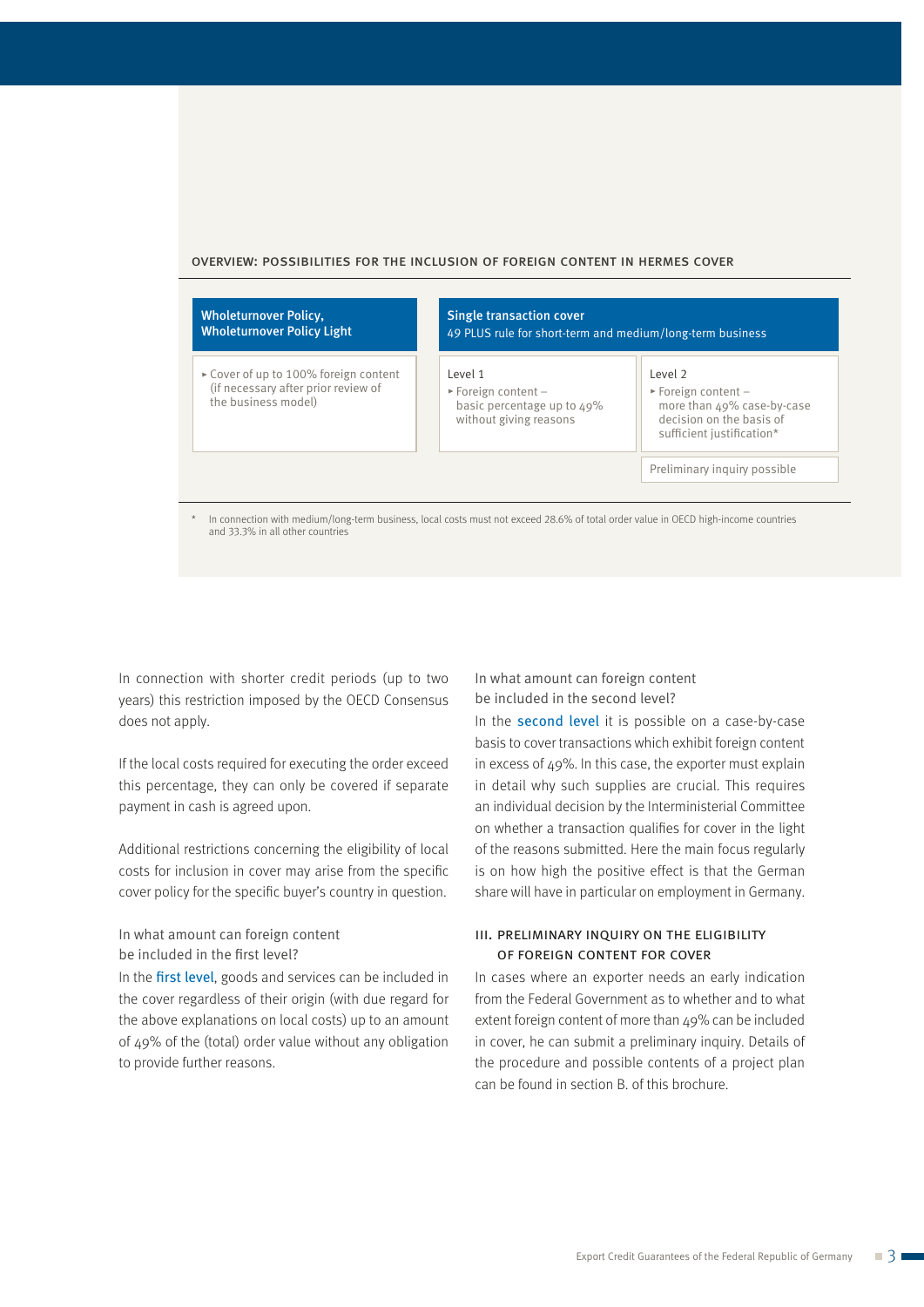# ▶ Inclusion of foreign content in Hermes Cover

#### iv. further cover options

If the foreign content does not come within the scope of the national rules, it may still be possible for the German exporter to obtain cover.

In this case, cover may be provided in favour of the German exporter if and when the national credit agency in the country from which the subcontracted supplies originate assumes a reinsurance commitment. If a foreign government-sponsored export credit agency agrees to assume a reinsurance commitment, the Federal Government will only cover the credit risk for the German part, while the foreign export credit agency covers the corresponding foreign content.

Generally speaking, the collaboration between the Federal Government and the foreign export credit agency is invisible to the German exporter, who receives the cover from a single source. This is because the allocation of risk is solely a matter for the export credit agencies concerned.

The reinsurance commitment is provided on the basis of corresponding reinsurance agreements.<sup>1</sup>

If the Federal Government is unable to provide cover for foreign content and reinsurance is also not an option, the German exporter can still obtain cover by placing the payment terms agreed upon with its subcontractors on an "if-and-when" basis. In this case, cover can take the form of co-insurance.

Detailed information on these additional forms of cover can be found in the brochure Hermes Cover Special [Multi-sourcing projects](https://www.agaportal.de/_Resources/Persistent/0a0260764b757ad463fba655053d6be1d60b866b/e_hds_multisourcing.pdf).

## v. permissible foreign content in connection with short-term business (wholeturnover policies, single transaction cover)

In connection with transactions on short credit terms foreign content can generally be included in the cover up to 100% of the order value provided that cover is granted under a Wholeturnover Policy or a Wholeturnover Policy Light<sup>2</sup>. Here, in particular goods in transit are generally regarded as foreign content eligible for cover. These are products which are normally traded in transit at short credit terms (primarily raw materials, agricultural produce, fertilizers, commodities and consumer goods). As a rule, the permissible maximum credit periods for the respective type of goods must be taken into account (normally 180 days, 360 days for specific types of goods). A precondition for the complete cover of foreign content is that the exporter's business model qualifies for support, something that will be verified in cases of doubt.

The 49 PLUS rule also applies to short-term single transaction cover, this means that – as with transactions on credit terms – up to  $49\%$  of foreign content is generally permissible without the need to give reasons. If the foreign content is higher, reasons for its necessity have to be given – also by using the possibility to make a preliminary inquiry – in the course an individual assessment of the case.

<sup>1</sup> A list of existing agreements can be found on our website: [www.exportkreditgarantien.de/en](https://www.agaportal.de/en) > Exports > Practice > [Cooperation Agreements](https://www.agaportal.de/en/exportkreditgarantien/praxis/kooperationen)

<sup>2</sup> Different rules apply to revolving cover.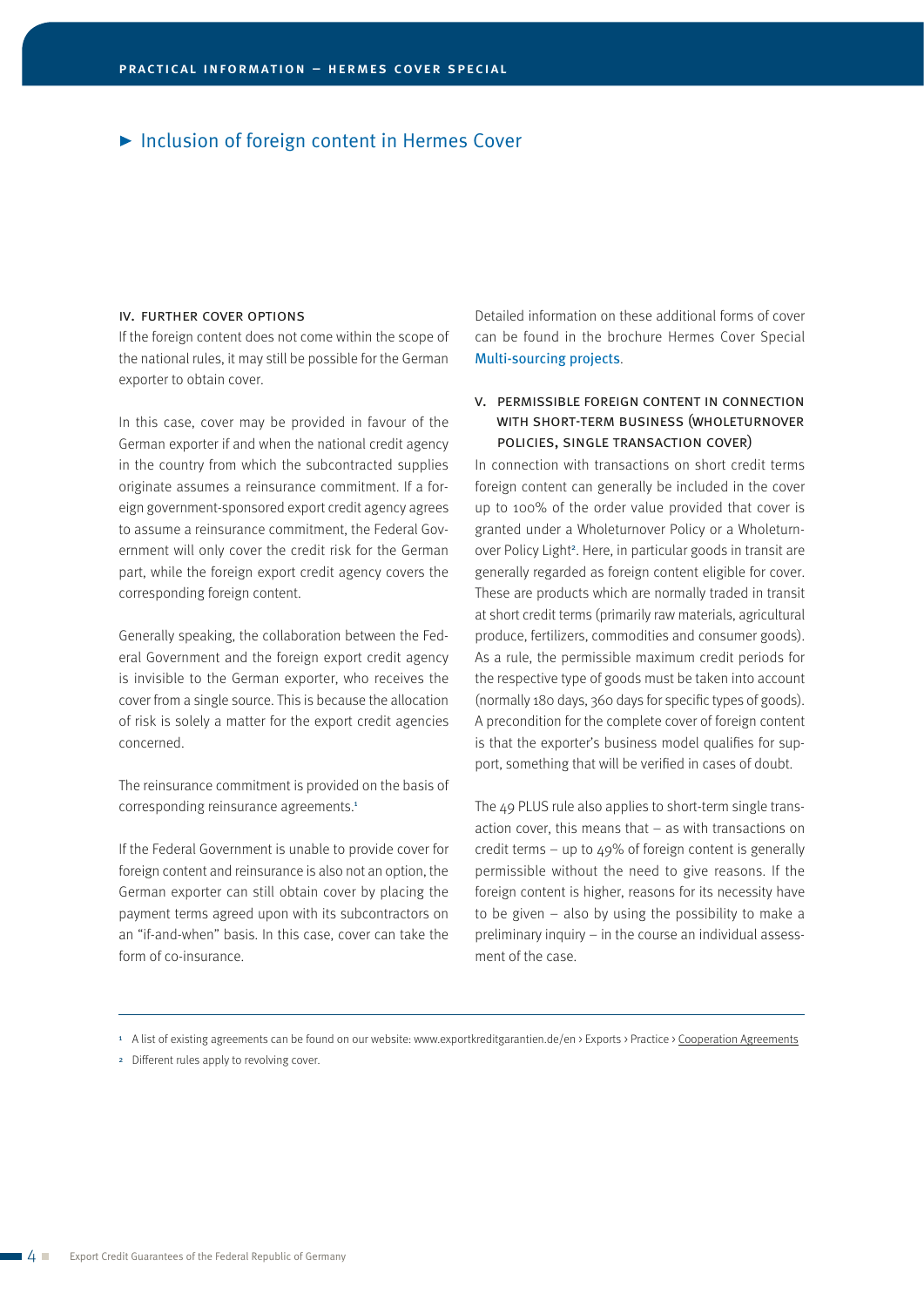# b. preliminary inquiry regarding the eligibility of foreign content > 49% for cover under single transaction guarantees

The Federal Government offers exporters the possibility to find out whether a transaction is eligible for cover under an export credit guarantee even if the share of foreign supplies exceeds 49% by making a non-binding preliminary inquiry. For this purpose the exporter can – prior to the actual application for cover – submit an informal project outline which should basically contain a project description, details of the planed supply structure and reasons for the high proportion of foreign content as well as an explanation of the project's importance for the exporter and for his operations in Germany. After examining the inquiry the Federal Government will send the exporter a non-committal letter giving an indication as to whether and up to what amount foreign content is permissible in connection with the transaction in question. The preliminary inquiry is optional and not a mandatory step in the application procedure. The assessment of the inquiry by the Federal Government is free of charge.

#### i. steps of the inquiry procedure

The inclusion of foreign content (including local costs) exceeding the 49% threshold is possible only by way of exception and in justified individual cases. For this reason, exporters planning a transaction with elevated foreign content would often like to get an indication, prior to submitting an application for cover, as to whether a particular transaction is, in principle, eligible for cover even with elevated foreign content if necessary, in order to increase their planning security. Against this backdrop, the Federal Government offers the option to submit a "Preliminary Inquiry regarding the Eligibility of Foreign Content for Cover".

For this, the following procedure should be followed:

#### 1. Submission of the preliminary inquiry

The exporter sends an informal, written project outline that contains all the details described in section B. II of this brochure by mail to "Exportkreditgarantien der Bundesrepublik Deutschland, Postfach 500399, 22703 Hamburg", by fax to +49 (0)40/88 34 - 91 75 or by email to "antrag@exportkreditgarantien.de".

#### 2. Assessment of the preliminary inquiry

On the basis of the project outline and the details of the project presented Euler Hermes will check whether the reasons given to explain why, from the exporter's point of view, foreign content amounting to more than 49% is necessary are convincing. No fees are charged for the assessment of the preliminary inquiry.

#### 3. Project presentation (optional)

If necessary, the exporter will be given the opportunity to explain the specific circumstances of his project to the responsible Federal Ministries in the form of a short presentation.

### 4. Decision and information of the exporter

The Federal Government will take a decision on the maximum amount of foreign content which will be eligible for cover after examining the preliminary inquiry on the basis of the facts given in writing and, possibly, an additional project presentation by the exporter. The exporter will be informed of the results of the pre-assessment through a written indication. Such an indication is not binding and not limited in time. The final decision on granting cover for a transaction will continue to rest with the Interministerial Committee after the submission of a formal application for cover.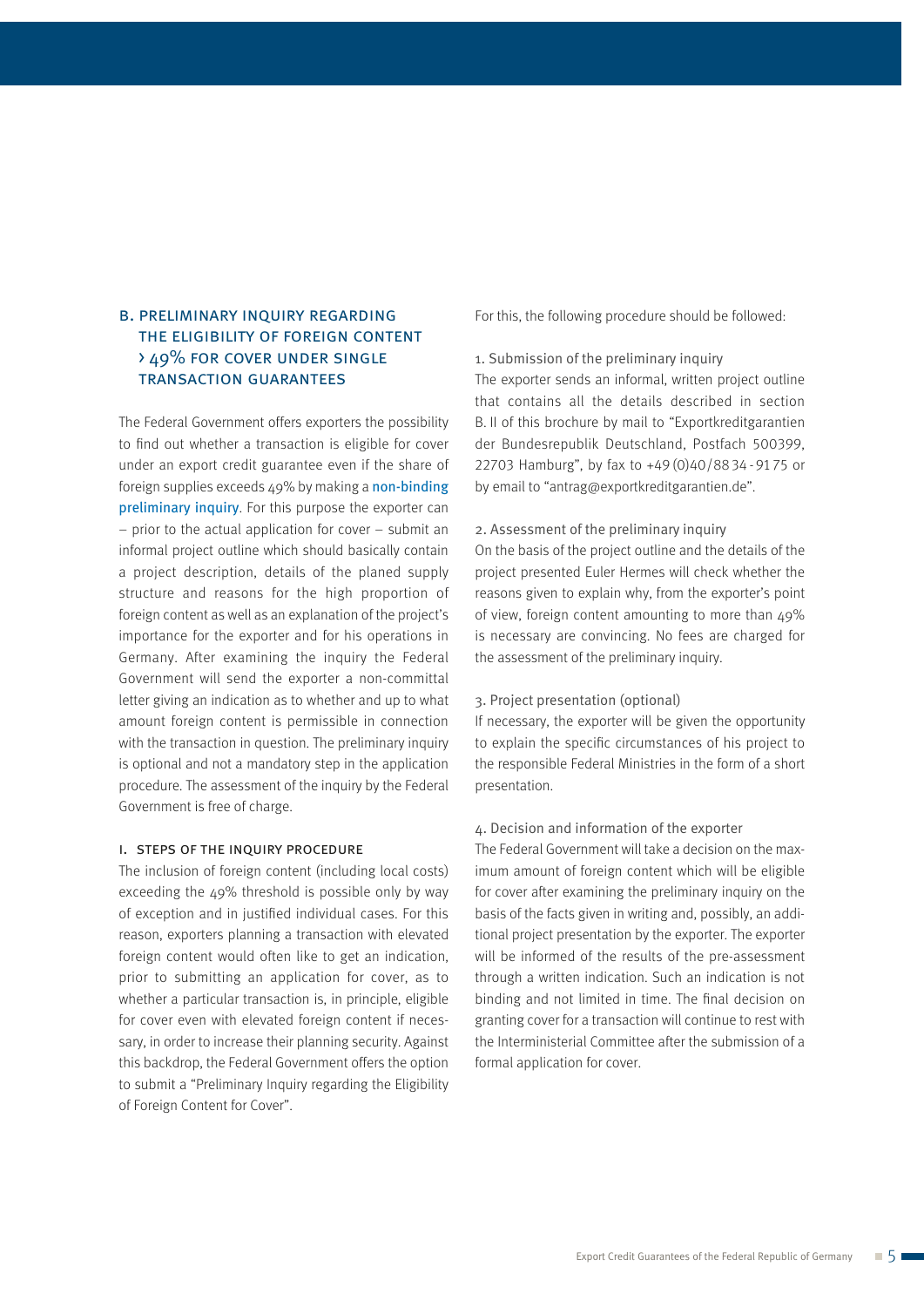# ▶ Inclusion of foreign content in Hermes Cover

#### 5. Application for cover

As soon as a project has taken shape, the exporter can submit a formal application for cover. Only at this stage all project details (creditworthiness, environmental aspects, etc.) will be verified. Whether previously a preliminary inquiry had been made or not, is not relevant in this context. The only purpose of such a preliminary inquiry is to give the exporter an indication regarding the amount of foreign content eligible for inclusion in the cover in order to allow him to plan ahead on a more reliable basis.

### ii. elements of the preliminary inquiry

The project outline should contain, in concise form (about  $2 - 5$  pages), information in particular on the following details as far as they are already known at the time of the submission of the preliminary inquiry:

 $\blacktriangleright$  Project description

Foreign buyer; guarantor (if involved); forms of cover required (e.g. supplier credit cover); type of goods/ project; destination of the goods/project site; order value; terms of payment; security instruments; planned date of delivery/service performance.

 $\blacktriangleright$  Planned supply structure

Maximum percentage of foreign supplies/local costs inquired about; details of the supply structure: among other things, local costs, supplies and services originating in third countries and, if applicable, goods supplied by affiliated companies of the exporter.

 $\triangleright$  Reasons

Necessity of the foreign supplies and services to be included; the project's importance for the exporter and his operations in Germany (inter alia for the employment situation).

Other relevant aspects may be added if need be. There are no formal requirements which have to be met.

#### iii. practical examples

In the past, the Federal Government was prepared to accept foreign content amounting to more than 49% or to give a positive indication after examining the individual case if the exporter could offer conclusive reasons justifying the inclusion in cover. It turned out that it was not one single aspect that was the decisive factor. Normally, there was in fact a combination of various reasons and their holistic evaluation that led to a positive decision on a transaction's eligibility for support. Therefore it is not possible to comply with the request frequently made by exporting companies that individual, objective criteria should be stated, which would enable the exporter to determine permissible foreign shares in excess of the threshold of  $>49\%$  autonomously and with sufficient reliability.

The justification will always focus on how a major beneficial effect can be achieved, in particular with regard to employment, with the share remaining in Germany. For instance, it was argued that

- $\rightarrow$  the key technology would continue to originate in Germany,
- $\rightarrow$  the overall project would be managed from Germany,
- $\rightarrow$  for technological reasons, certain components needed for the project in question were only available abroad,
- $\rightarrow$  the foreign buyer had specifically named certain suppliers abroad and/or
- $\rightarrow$  the exporter would be unable to meet delivery deadlines for lack of sufficient production capacity in Germany.

The criteria and aspects stated above can and should only enhance transparency and improve the exporters' understanding of what is important when the eligibility for cover of a transaction with a particularly high portion of foreign content is determined.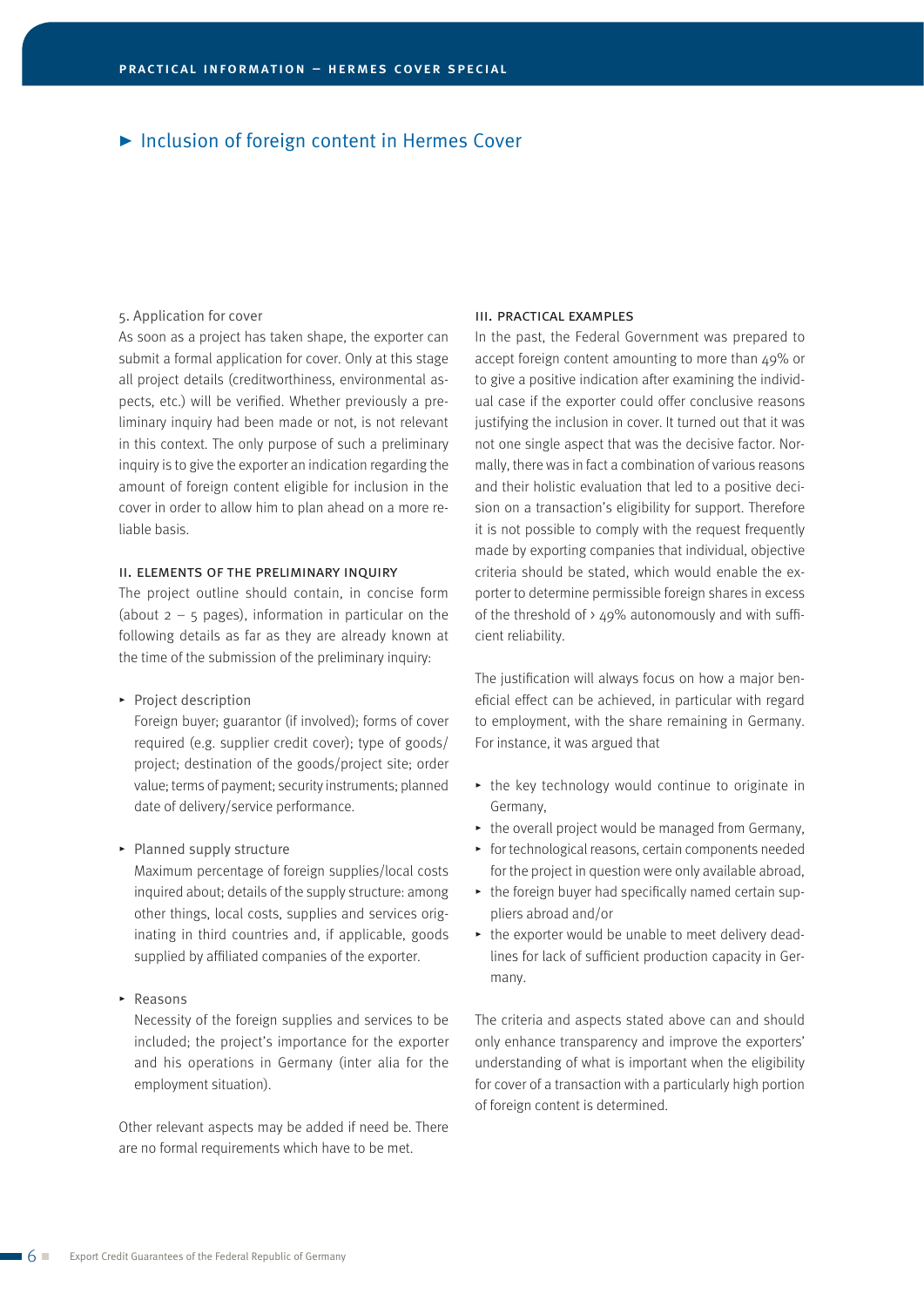



\* Different rules apply to revolving cover.

\*\* According to the current classification of the World Bank

# c. requirements in cases where the contract is concluded by an affiliated company/sales partner abroad

The rules explained above apply to the normal form of an export transaction where the contract is concluded by the German exporter (standard model).

In certain cases, e.g. due to tendering conditions, it may be necessary that the contract is concluded by a subsidiary of the exporter domiciled in the buyer's country.

Such contractual arrangements, too, can be supported by the Federal Government in individual cases, e.g. under the assignment model or by means of extended supplier credit cover.

Detailed information on these extended cover facilities and the preconditions for cover applicable to them can be found in the brochure "Praktische Informationen – Grundzüge der erweiterten Lieferantenkreditdeckung" (in German).

 *Andreas Gehring*